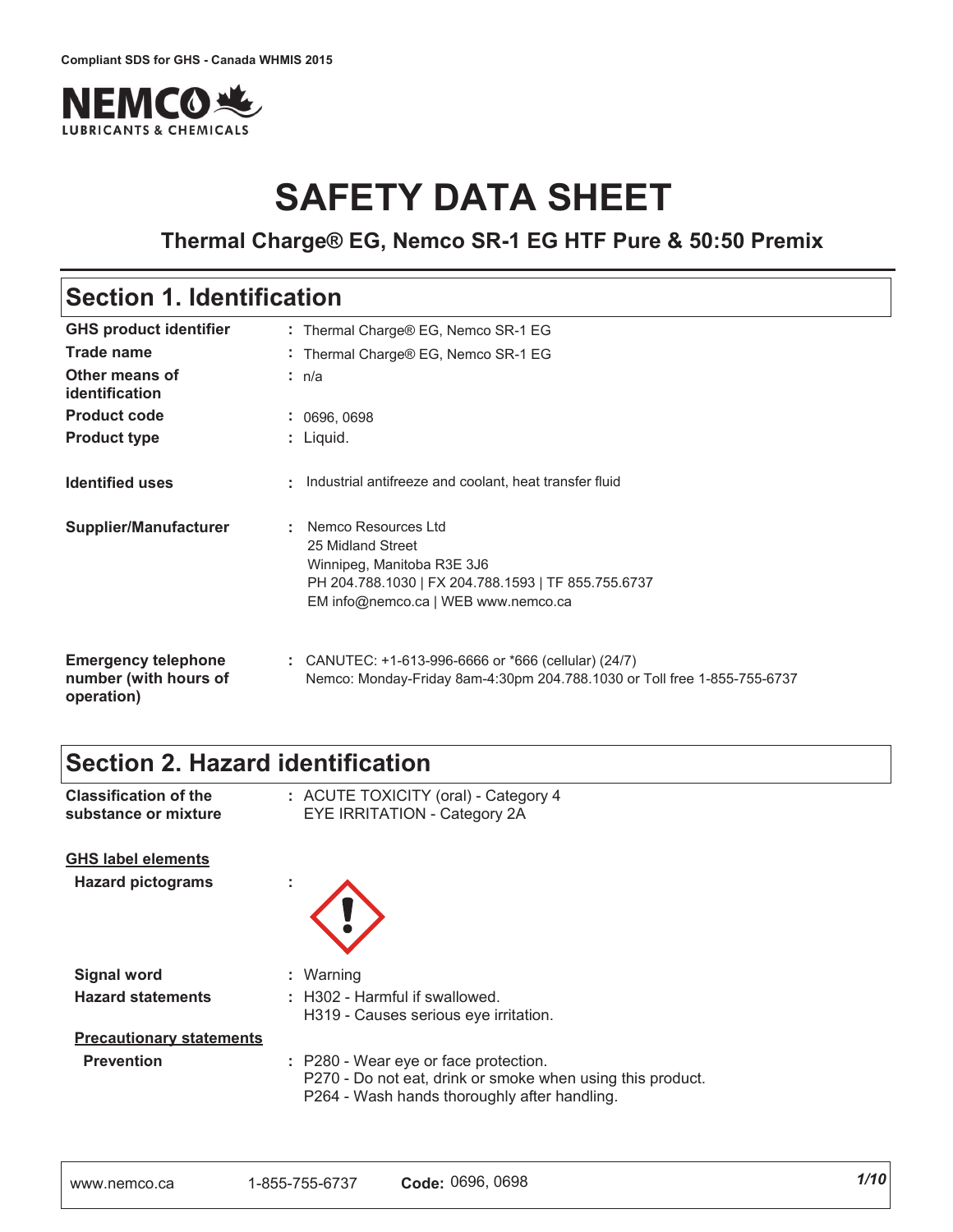

### **Section 2. Hazard identification**

| : P301 + P312 + P330 - IF SWALLOWED: Call a POISON CENTER or physician if<br>you feel unwell. Rinse mouth.<br>P305 + P351 + P338 - IF IN EYES: Rinse cautiously with water for several minutes.<br>Remove contact lenses, if present and easy to do. Continue rinsing.<br>P337 + P313 - If eye irritation persists: Get medical attention. |
|--------------------------------------------------------------------------------------------------------------------------------------------------------------------------------------------------------------------------------------------------------------------------------------------------------------------------------------------|
| : Not applicable.                                                                                                                                                                                                                                                                                                                          |
| : P501 - Dispose of contents and container in accordance with all local, regional,<br>national and international regulations.                                                                                                                                                                                                              |
| Other hazards which do not : None known.                                                                                                                                                                                                                                                                                                   |
|                                                                                                                                                                                                                                                                                                                                            |

### Section 3. Composition/information on ingredients

| Substance/mixture | : Mixture |
|-------------------|-----------|
| Other means of    | ∙ n/a     |
| identification    |           |

#### **CAS number/other identifiers**

| <b>CAS number</b>                | Not applicable. |                        |                      |
|----------------------------------|-----------------|------------------------|----------------------|
| <b>Product code</b>              | 0696.0698       |                        |                      |
| Ingredient name                  |                 | $\%$ (w/w)             | <b>CAS number</b>    |
| Ethanediol<br>2.2'-Oxybisethanol |                 | $160 - 100$<br>$1 - 5$ | 107-21-1<br>111-46-6 |

There are no additional ingredients present which, within the current knowledge of the supplier and in the concentrations applicable, are classified as hazardous to health or the environment and hence require reporting in this section.

Occupational exposure limits, if available, are listed in Section 8.

### **Section 4. First-aid measures**

#### Description of necessary first aid measures

| Eye contact         | : Immediately flush eyes with plenty of water, occasionally lifting the upper and lower<br>eyelids. Check for and remove any contact lenses. Continue to rinse for at least 20<br>minutes. Get medical attention.                                                                                                                                                                                                                                                                                                                                                                                                                                                                                                                                                                     |
|---------------------|---------------------------------------------------------------------------------------------------------------------------------------------------------------------------------------------------------------------------------------------------------------------------------------------------------------------------------------------------------------------------------------------------------------------------------------------------------------------------------------------------------------------------------------------------------------------------------------------------------------------------------------------------------------------------------------------------------------------------------------------------------------------------------------|
| <b>Inhalation</b>   | : Remove victim to fresh air and keep at rest in a position comfortable for breathing.<br>If not breathing, if breathing is irregular or if respiratory arrest occurs, provide<br>artificial respiration or oxygen by trained personnel. It may be dangerous to the<br>person providing aid to give mouth-to-mouth resuscitation. Get medical attention if<br>adverse health effects persist or are severe. If unconscious, place in recovery<br>position and get medical attention immediately. Maintain an open airway. Loosen<br>tight clothing such as a collar, tie, belt or waistband.                                                                                                                                                                                          |
| <b>Skin contact</b> | : Flush contaminated skin with plenty of water. Get medical attention if symptoms<br>occur. Wash clothing before reuse. Clean shoes thoroughly before reuse.                                                                                                                                                                                                                                                                                                                                                                                                                                                                                                                                                                                                                          |
| Ingestion           | : Wash out mouth with water. Remove dentures if any. Remove victim to fresh air<br>and keep at rest in a position comfortable for breathing. If material has been<br>swallowed and the exposed person is conscious, give small quantities of water to<br>drink. Stop if the exposed person feels sick as vomiting may be dangerous. Do not<br>induce vomiting unless directed to do so by medical personnel. If vomiting occurs,<br>the head should be kept low so that vomit does not enter the lungs. Get medical<br>attention. If necessary, call a poison center or physician. Never give anything by<br>mouth to an unconscious person. If unconscious, place in recovery position and get<br>medical attention immediately. Maintain an open airway. Loosen tight clothing such |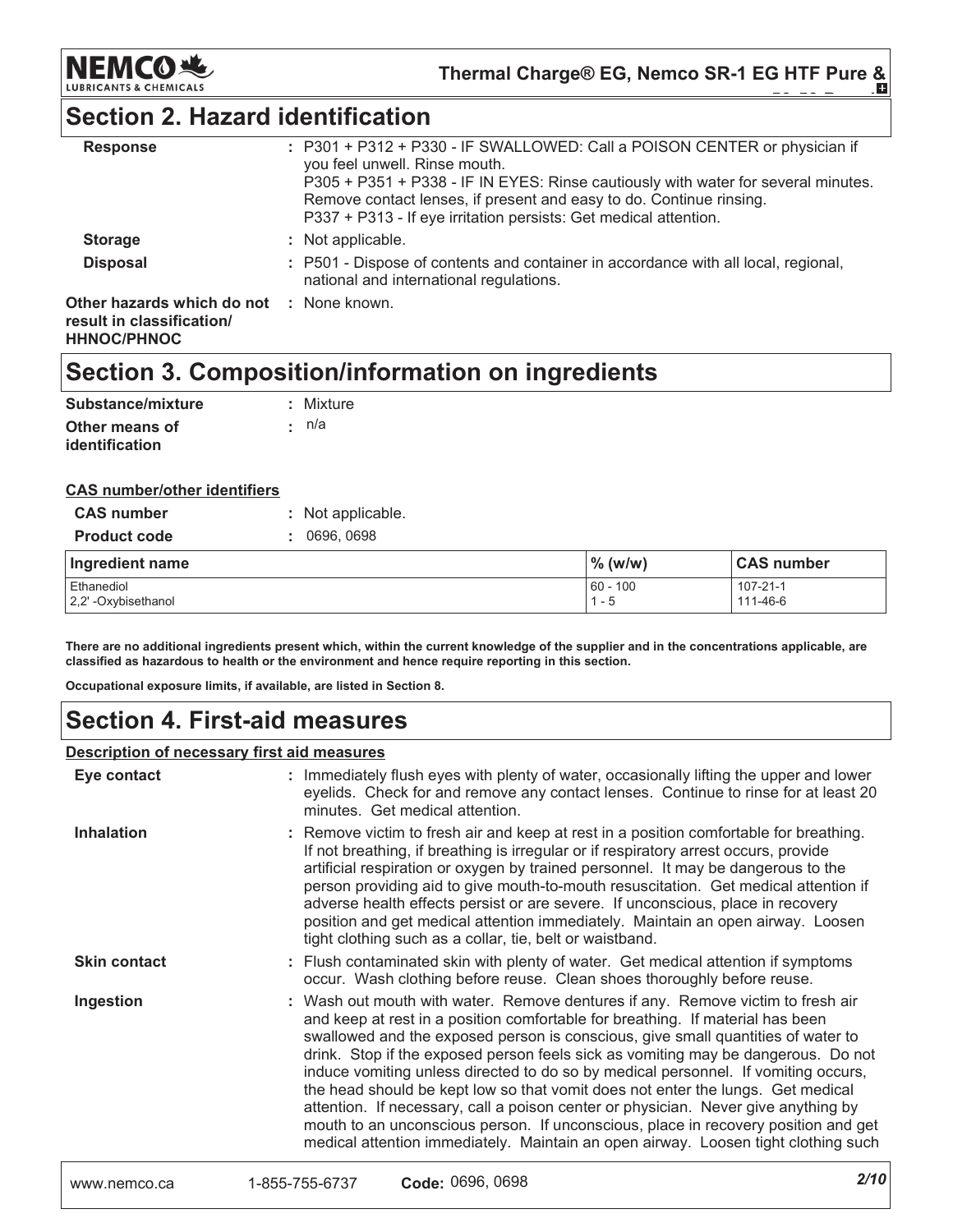

### **Section 4. First-aid measures**

as a collar, tie, belt or waistband.

#### Most important symptoms/effects, acute and delayed

| <b>Potential acute health effects</b>                                                |  |                                                                                                                                                                               |  |
|--------------------------------------------------------------------------------------|--|-------------------------------------------------------------------------------------------------------------------------------------------------------------------------------|--|
| Eye contact                                                                          |  | : Causes serious eye irritation.                                                                                                                                              |  |
| <b>Inhalation</b>                                                                    |  | : No known significant effects or critical hazards.                                                                                                                           |  |
| <b>Skin contact</b>                                                                  |  | : No known significant effects or critical hazards.                                                                                                                           |  |
| Ingestion                                                                            |  | : Harmful if swallowed.                                                                                                                                                       |  |
| Over-exposure signs/symptoms                                                         |  |                                                                                                                                                                               |  |
| Eye contact                                                                          |  | : Adverse symptoms may include the following:<br>pain or irritation<br>watering<br>redness                                                                                    |  |
| <b>Inhalation</b>                                                                    |  | : No known significant effects or critical hazards.                                                                                                                           |  |
| <b>Skin contact</b>                                                                  |  | : No known significant effects or critical hazards.                                                                                                                           |  |
| Ingestion                                                                            |  | : No known significant effects or critical hazards.                                                                                                                           |  |
| Indication of immediate medical attention and special treatment needed, if necessary |  |                                                                                                                                                                               |  |
| Notes to physician                                                                   |  | : Treat symptomatically. Contact poison treatment specialist immediately if large<br>quantities have been ingested or inhaled.                                                |  |
| <b>Specific treatments</b>                                                           |  | : No specific treatment.                                                                                                                                                      |  |
| <b>Protection of first-aiders</b>                                                    |  | : No action shall be taken involving any personal risk or without suitable training. It<br>may be dangerous to the person providing aid to give mouth-to-mouth resuscitation. |  |

See toxicological information (Section 11)

### **Section 5. Fire-fighting measures**

| <b>Extinguishing media</b>                               |                                                                                                                                                                             |
|----------------------------------------------------------|-----------------------------------------------------------------------------------------------------------------------------------------------------------------------------|
| Suitable extinguishing<br>media                          | : Use an extinguishing agent suitable for the surrounding fire.                                                                                                             |
| Unsuitable extinguishing<br>media                        | : None known.                                                                                                                                                               |
| Specific hazards arising<br>from the chemical            | : No specific fire or explosion hazard.                                                                                                                                     |
| <b>Hazardous thermal</b><br>decomposition products       | : Decomposition products may include the following materials:<br>carbon dioxide<br>carbon monoxide                                                                          |
| <b>Special protective actions</b><br>for fire-fighters   | : No special measures are required.                                                                                                                                         |
| <b>Special protective</b><br>equipment for fire-fighters | : Fire-fighters should wear appropriate protective equipment and self-contained<br>breathing apparatus (SCBA) with a full face-piece operated in positive pressure<br>mode. |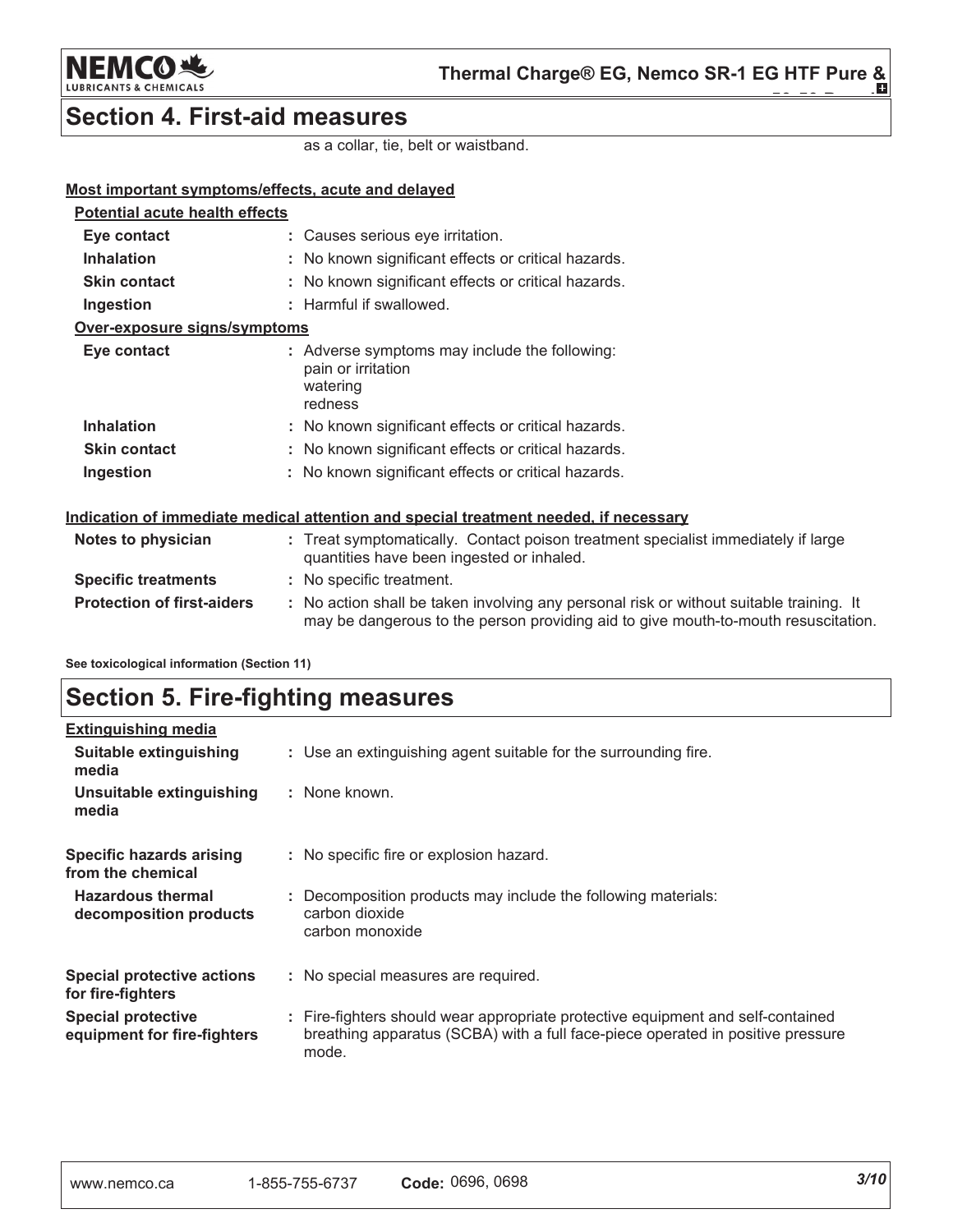NEMCOR

### Section 6. Accidental release measures

|                                                              | <b>Personal precautions, protective equipment and emergency procedures</b>                                                                                                                                                                                                                                                                                                           |
|--------------------------------------------------------------|--------------------------------------------------------------------------------------------------------------------------------------------------------------------------------------------------------------------------------------------------------------------------------------------------------------------------------------------------------------------------------------|
| For non-emergency<br>personnel                               | : No action shall be taken involving any personal risk or without suitable training.<br>Keep unnecessary and unprotected personnel from entering. Do not touch or walk<br>through spilled material. Avoid breathing vapor or mist. Provide adequate<br>ventilation. Wear appropriate respirator when ventilation is inadequate. Put on<br>appropriate personal protective equipment. |
| For emergency responders                                     | : If specialized clothing is required to deal with the spillage, take note of any<br>information in Section 8 on suitable and unsuitable materials. See also the<br>information in "For non-emergency personnel".                                                                                                                                                                    |
| <b>Environmental precautions</b>                             | : Avoid dispersal of spilled material and runoff and contact with soil, waterways,<br>drains and sewers. Inform the relevant authorities if the product has caused<br>environmental pollution (sewers, waterways, soil or air).                                                                                                                                                      |
| <u>Methods and materials for containment and cleaning up</u> |                                                                                                                                                                                                                                                                                                                                                                                      |

**Spill** : Stop leak if without risk. Move containers from spill area. Approach release from upwind. Prevent entry into sewers, water courses, basements or confined areas. Wash spillages into an effluent treatment plant or proceed as follows. Contain and collect spillage with non-combustible, absorbent material e.g. sand, earth, vermiculite or diatomaceous earth and place in container for disposal according to local regulations (see Section 13). Dispose of via a licensed waste disposal contractor. Contaminated absorbent material may pose the same hazard as the spilled product. Note: see Section 1 for emergency contact information and Section 13 for waste disposal.

### Section 7. Handling and storage

#### Precautions for safe handling

| <b>Protective measures</b>                                         | : Put on appropriate personal protective equipment (see Section 8). Do not ingest.<br>Avoid contact with eyes, skin and clothing. Avoid breathing vapor or mist. Keep in<br>the original container or an approved alternative made from a compatible material,<br>kept tightly closed when not in use. Empty containers retain product residue and<br>can be hazardous. Do not reuse container.                                                                                                               |
|--------------------------------------------------------------------|---------------------------------------------------------------------------------------------------------------------------------------------------------------------------------------------------------------------------------------------------------------------------------------------------------------------------------------------------------------------------------------------------------------------------------------------------------------------------------------------------------------|
| Advice on general<br>occupational hygiene                          | : Eating, drinking and smoking should be prohibited in areas where this material is<br>handled, stored and processed. Workers should wash hands and face before eating,<br>drinking and smoking. See also Section 8 for additional information on hygiene<br>measures.                                                                                                                                                                                                                                        |
| Conditions for safe storage,<br>including any<br>incompatibilities | : Store in accordance with local regulations. Store in original container protected from<br>direct sunlight in a dry, cool and well-ventilated area, away from incompatible<br>materials (see Section 10) and food and drink. Keep container tightly closed and<br>sealed until ready for use. Containers that have been opened must be carefully<br>resealed and kept upright to prevent leakage. Do not store in unlabeled containers.<br>Use appropriate containment to avoid environmental contamination. |

### Section 8. Exposure controls/personal protection

#### **Control parameters**

**Occupational exposure limits**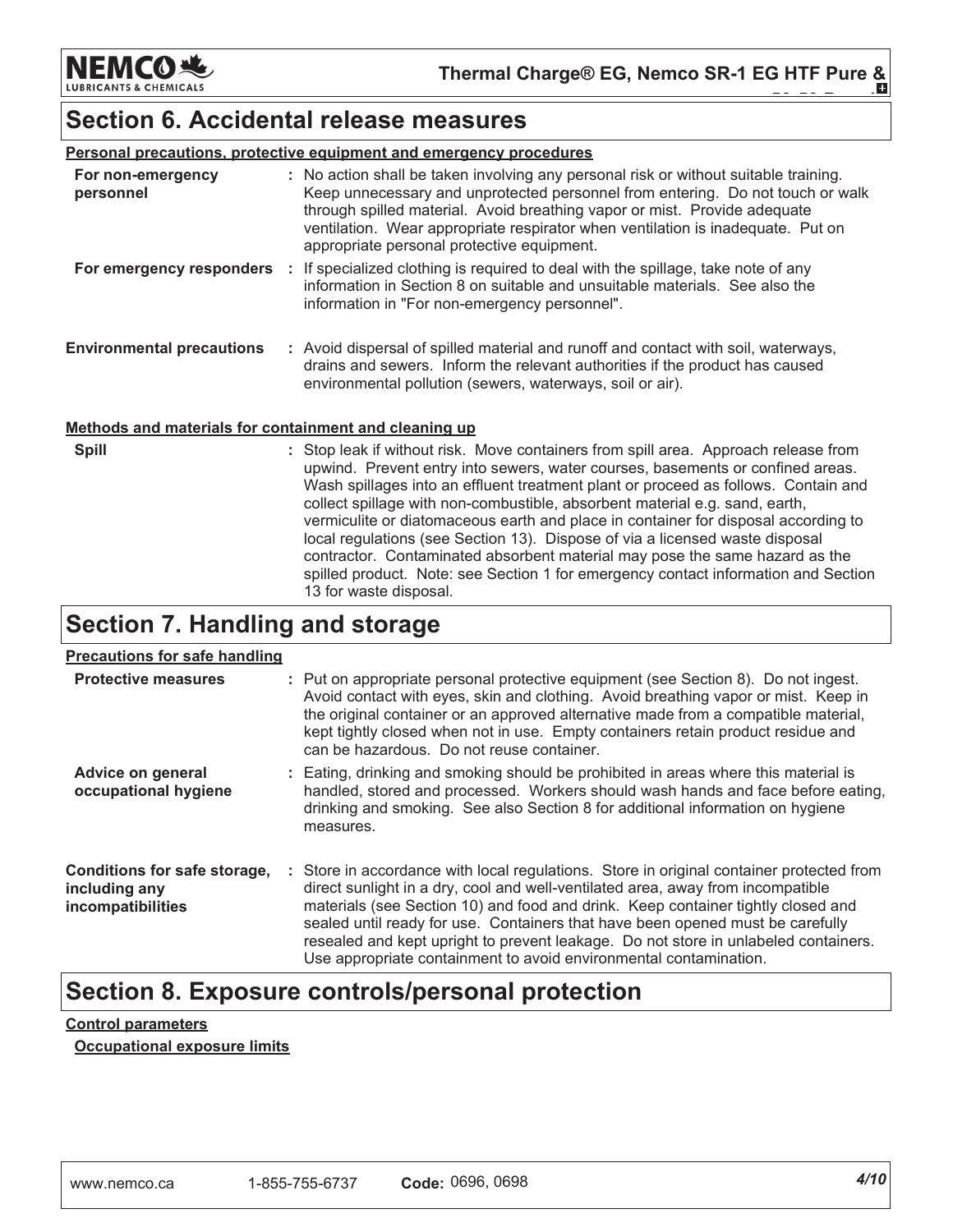**NEMCO 地** INTS & CHEMICALS LUBRICA

Thermal Charge® EG, Nemco SR-1 EG HTF Pure &

# Section 8. Exposure controls/personal protection

| Ingredient name      | <b>Exposure limits</b>                                                                                                                                                                                                                                                                                                                                                                                                                                                                                                                                                                                                                                               |
|----------------------|----------------------------------------------------------------------------------------------------------------------------------------------------------------------------------------------------------------------------------------------------------------------------------------------------------------------------------------------------------------------------------------------------------------------------------------------------------------------------------------------------------------------------------------------------------------------------------------------------------------------------------------------------------------------|
| Ethanediol           | CA Ontario Provincial (Canada, 7/2015).<br>C: 100 mg/m <sup>3</sup> Form: Aerosol only<br>CA British Columbia Provincial (Canada, 5/2015).<br>C: 100 mg/m <sup>3</sup> Form: Aerosol.<br>TWA: 10 mg/m <sup>3</sup> 8 hours. Form: Particulate.<br>STEL: 20 mg/m <sup>3</sup> 15 minutes. Form: Particulate.<br>C: 50 ppm Form: Vapour<br>CA Saskatchewan Provincial (Canada, 7/2013).<br>CEIL: 100 mg/m <sup>3</sup> Form: Aerosol.<br>CA Quebec Provincial (Canada, 1/2014).<br>STEV: 50 ppm 15 minutes. Form: Vapor and mist<br>STEV: 127 mg/m <sup>3</sup> 15 minutes. Form: Vapor and mist<br>CA Alberta Provincial (Canada, 4/2009).<br>$C: 100 \text{ mg/m}^3$ |
| 2.2' - Oxybisethanol | AIHA WEEL (United States, 10/2011).<br>TWA: 10 mg/m <sup>3</sup> 8 hours.                                                                                                                                                                                                                                                                                                                                                                                                                                                                                                                                                                                            |

| Appropriate engineering<br>controls       | : Good general ventilation should be sufficient to control worker exposure to airborne<br>contaminants.                                                                                                                                                                                                                                                                                                                                                                                                                                                                                                                   |
|-------------------------------------------|---------------------------------------------------------------------------------------------------------------------------------------------------------------------------------------------------------------------------------------------------------------------------------------------------------------------------------------------------------------------------------------------------------------------------------------------------------------------------------------------------------------------------------------------------------------------------------------------------------------------------|
| <b>Environmental exposure</b><br>controls | : Emissions from ventilation or work process equipment should be checked to ensure<br>they comply with the requirements of environmental protection legislation.                                                                                                                                                                                                                                                                                                                                                                                                                                                          |
| <b>Individual protection measures</b>     |                                                                                                                                                                                                                                                                                                                                                                                                                                                                                                                                                                                                                           |
| <b>Hygiene measures</b>                   | : Wash hands, forearms and face thoroughly after handling chemical products, before<br>eating, smoking and using the lavatory and at the end of the working period.<br>Appropriate techniques should be used to remove potentially contaminated clothing.<br>Wash contaminated clothing before reusing. Ensure that eyewash stations and<br>safety showers are close to the workstation location.                                                                                                                                                                                                                         |
| <b>Eye/face protection</b>                | : Safety eyewear complying with an approved standard should be used when a risk<br>assessment indicates this is necessary to avoid exposure to liquid splashes, mists,<br>gases or dusts. If contact is possible, the following protection should be worn,<br>unless the assessment indicates a higher degree of protection: chemical splash<br>goggles.                                                                                                                                                                                                                                                                  |
| <b>Skin protection</b>                    |                                                                                                                                                                                                                                                                                                                                                                                                                                                                                                                                                                                                                           |
| <b>Hand protection</b>                    | : Chemical-resistant, impervious gloves complying with an approved standard should<br>be worn at all times when handling chemical products if a risk assessment indicates<br>this is necessary. Considering the parameters specified by the glove manufacturer,<br>check during use that the gloves are still retaining their protective properties. It<br>should be noted that the time to breakthrough for any glove material may be<br>different for different glove manufacturers. In the case of mixtures, consisting of<br>several substances, the protection time of the gloves cannot be accurately<br>estimated. |
| <b>Body protection</b>                    | : Personal protective equipment for the body should be selected based on the task<br>being performed and the risks involved and should be approved by a specialist<br>before handling this product.                                                                                                                                                                                                                                                                                                                                                                                                                       |
| Other skin protection                     | : Appropriate footwear and any additional skin protection measures should be<br>selected based on the task being performed and the risks involved and should be<br>approved by a specialist before handling this product.                                                                                                                                                                                                                                                                                                                                                                                                 |
| <b>Respiratory protection</b>             | : Based on the hazard and potential for exposure, select a respirator that meets the<br>appropriate standard or certification. Respirators must be used according to a<br>respiratory protection program to ensure proper fitting, training, and other important<br>aspects of use.                                                                                                                                                                                                                                                                                                                                       |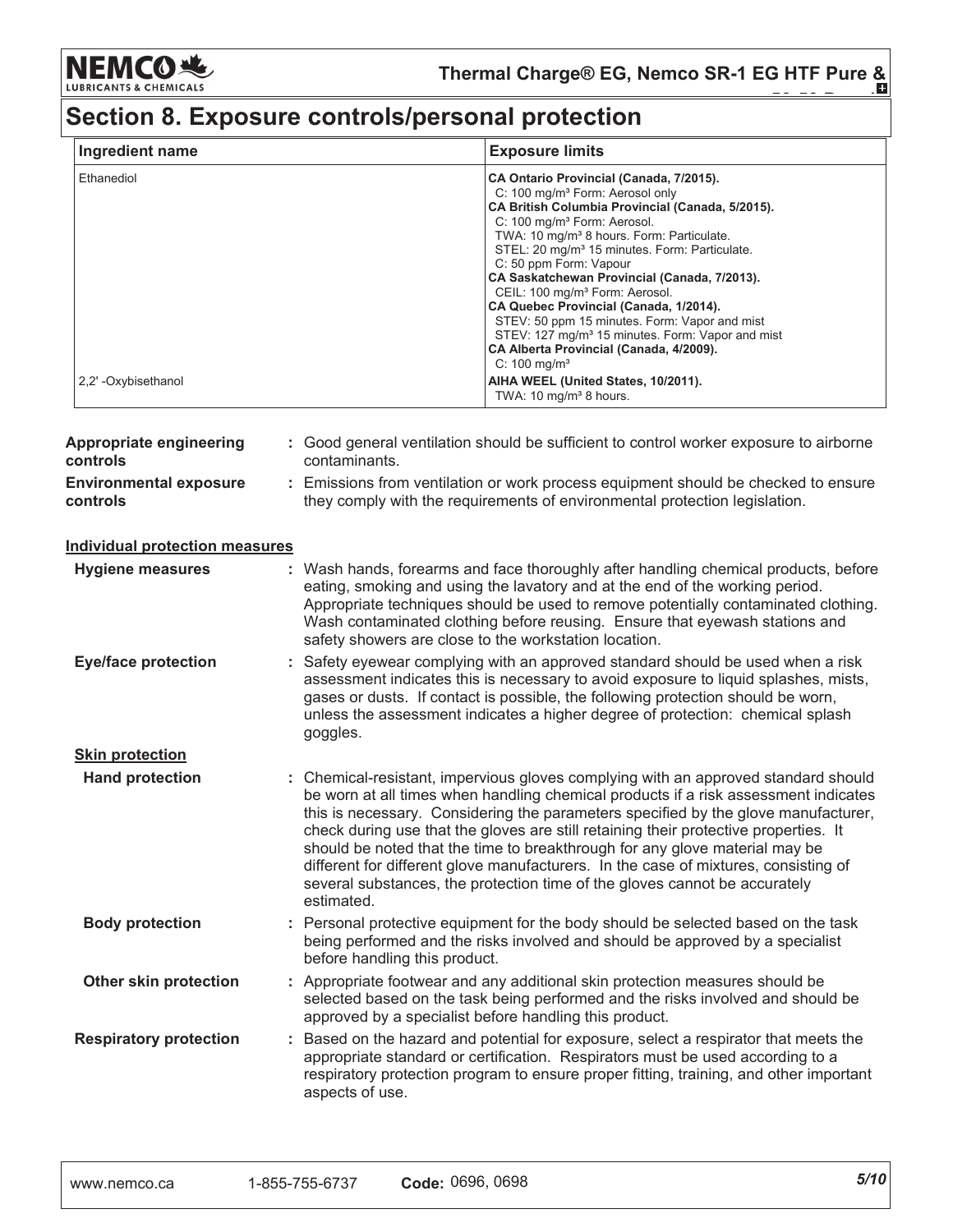

### Section 9. Physical and chemical properties

#### **Appearance**

| <b>Physical state</b>                             | : Liquid.                                        |
|---------------------------------------------------|--------------------------------------------------|
| Color                                             | $:$ Pink.                                        |
| Odor                                              | $:$ Mild.                                        |
| Odor threshold                                    | Not available.                                   |
| рH                                                | $: 10.5$ to 11                                   |
| <b>Freezing point</b>                             | : -18°C (pure), -37°C (50:50) (-0.4°F, -34.6°F)  |
| <b>Boiling point</b>                              | Not available.                                   |
| <b>Flash point</b>                                | Closed cup: $116^{\circ}$ C (240.8 $^{\circ}$ F) |
| <b>Evaporation rate</b>                           | Not available.                                   |
| Flammability (solid, gas)                         | : Not available.                                 |
| Lower and upper explosive<br>(flammable) limits   | : Not available.                                 |
| <b>Vapor pressure</b>                             | : Not available.                                 |
| Vapor density                                     | : Not available.                                 |
| <b>Relative density</b>                           | : 1.12                                           |
| <b>Solubility</b>                                 | : Soluble in water.                              |
| <b>Partition coefficient: n-</b><br>octanol/water | : Not available.                                 |
| <b>Auto-ignition temperature</b>                  | $:$ Not available.                               |
| <b>Decomposition temperature</b>                  | : Not available.                                 |
| <b>Viscosity</b>                                  | : Not available.                                 |

## Section 10. Stability and reactivity

| <b>Reactivity</b>                                   | : No specific test data related to reactivity available for this product or its ingredients.              |
|-----------------------------------------------------|-----------------------------------------------------------------------------------------------------------|
| <b>Chemical stability</b>                           | : The product is stable.                                                                                  |
| <b>Possibility of hazardous</b><br><b>reactions</b> | : Under normal conditions of storage and use, hazardous reactions will not occur.                         |
| <b>Conditions to avoid</b>                          | : No specific data.                                                                                       |
| <b>Incompatible materials</b>                       | : Reactive or incompatible with the following materials: oxidizing materials.                             |
| <b>Hazardous decomposition</b><br>products          | : Under normal conditions of storage and use, hazardous decomposition products<br>should not be produced. |

### **Section 11. Toxicological information**

#### Information on toxicological effects

#### **Acute toxicity**

| <b>Product/ingredient name</b>     | <b>Result</b>                         | <b>Species</b>       | l Dose                                   | <b>Exposure</b>                    |
|------------------------------------|---------------------------------------|----------------------|------------------------------------------|------------------------------------|
| Ethanediol<br>2.2' - Oxybisethanol | LD50 Oral<br>LD50 Dermal<br>LD50 Oral | Rat<br>Rabbit<br>Rat | 4700 mg/kg<br>11890 mg/kg<br>12000 mg/kg | -<br>$\overline{\phantom{a}}$<br>- |

#### **Irritation/Corrosion**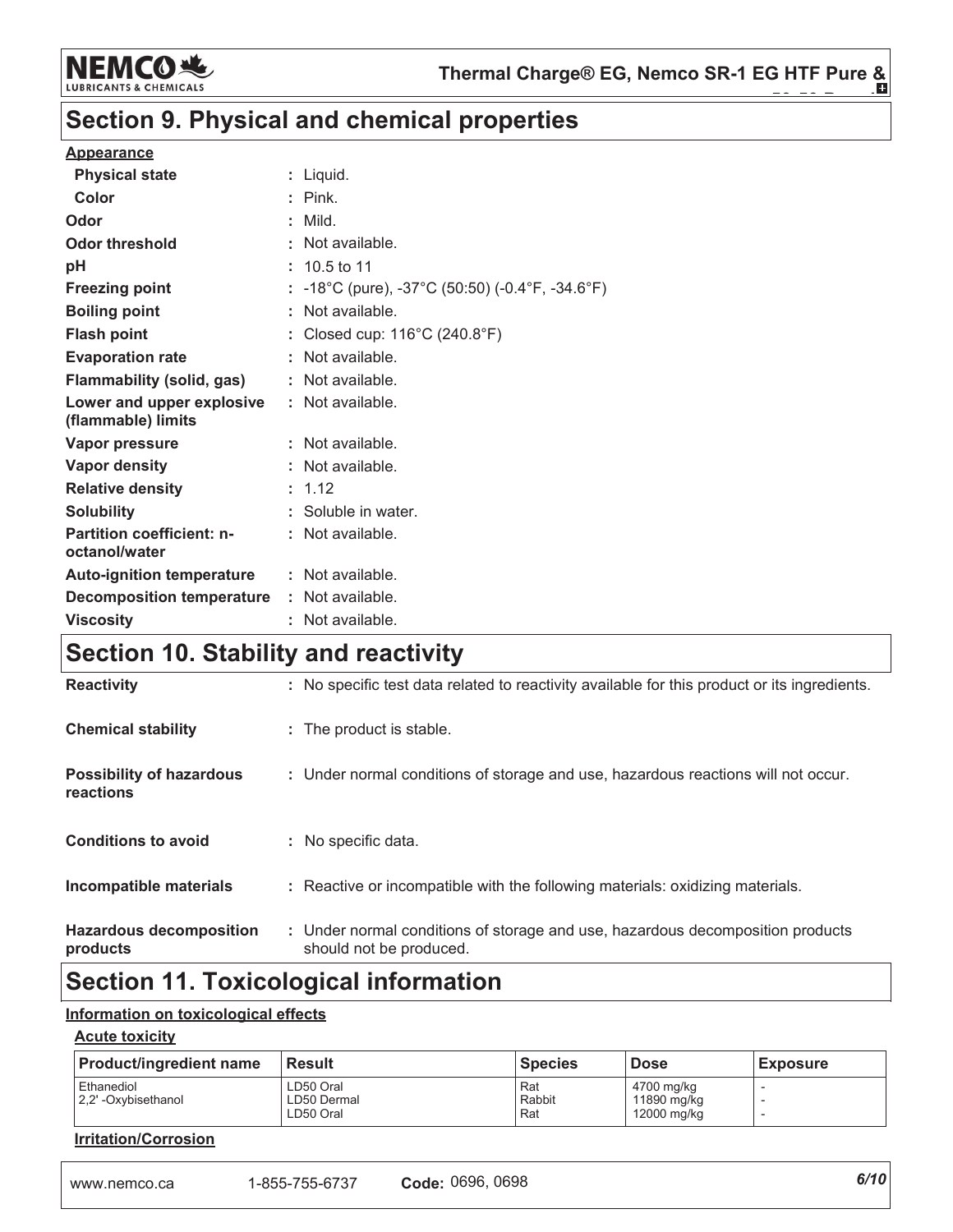

Thermal Charge® EG, Nemco SR-1 EG HTF Pure & Õ

### **Section 11. Toxicological information**

| <b>Product/ingredient name</b> | Result                   | <b>Species</b> | <b>Score</b> | <b>Exposure</b> | <b>Observation</b> |
|--------------------------------|--------------------------|----------------|--------------|-----------------|--------------------|
| Ethanediol                     | Eyes - Mild irritant     | Rabbit         |              | 24 hours 500 mg |                    |
|                                | Eyes - Mild irritant     | Rabbit         |              | 1 hours 100 mg  |                    |
|                                | Eyes - Moderate irritant | Rabbit         |              | 6 hours 1440 mg |                    |
|                                | Skin - Mild irritant     | Rabbit         |              | 555 mg          |                    |
| 2.2' - Oxybisethanol           | Eyes - Mild irritant     | Rabbit         |              | 50 mg           |                    |
|                                | Skin - Mild irritant     | Human          |              | 72 hours 112 mg |                    |
|                                |                          |                |              | Intermittent    |                    |
|                                | Skin - Mild irritant     | Rabbit         |              | 500 mg          |                    |

#### **Sensitization**

There is no data available.

#### **Mutagenicity**

There is no data available.

#### Carcinogenicity

#### **Classification**

| <b>Product/ingredient</b><br>l name | <b>OSHA IARC</b> | <b>NTP</b> | <b>ACGIH</b> | <b>EPA</b> | <b>NIOSH</b> |
|-------------------------------------|------------------|------------|--------------|------------|--------------|
| <b>Ethanediol</b>                   |                  |            | A4           |            |              |

#### **Reproductive toxicity**

There is no data available.

#### **Teratogenicity**

There is no data available.

Specific target organ toxicity (single exposure)

There is no data available.

#### Specific target organ toxicity (repeated exposure)

There is no data available.

#### **Aspiration hazard**

There is no data available.

Information on the likely : Dermal contact. Eye contact. Inhalation. Ingestion.

#### routes of exposure

Potential acute health effects

| Eye contact         | : Causes serious eye irritation.                    |
|---------------------|-----------------------------------------------------|
| <b>Inhalation</b>   | : No known significant effects or critical hazards. |
| <b>Skin contact</b> | : No known significant effects or critical hazards. |
| Ingestion           | : Harmful if swallowed.                             |

#### Symptoms related to the physical, chemical and toxicological characteristics

| Eye contact         | : Adverse symptoms may include the following:<br>pain or irritation<br>watering<br>redness |
|---------------------|--------------------------------------------------------------------------------------------|
| <b>Inhalation</b>   | : No known significant effects or critical hazards.                                        |
| <b>Skin contact</b> | : No known significant effects or critical hazards.                                        |
| Ingestion           | : No known significant effects or critical hazards.                                        |

#### Delayed and immediate effects and also chronic effects from short and long term exposure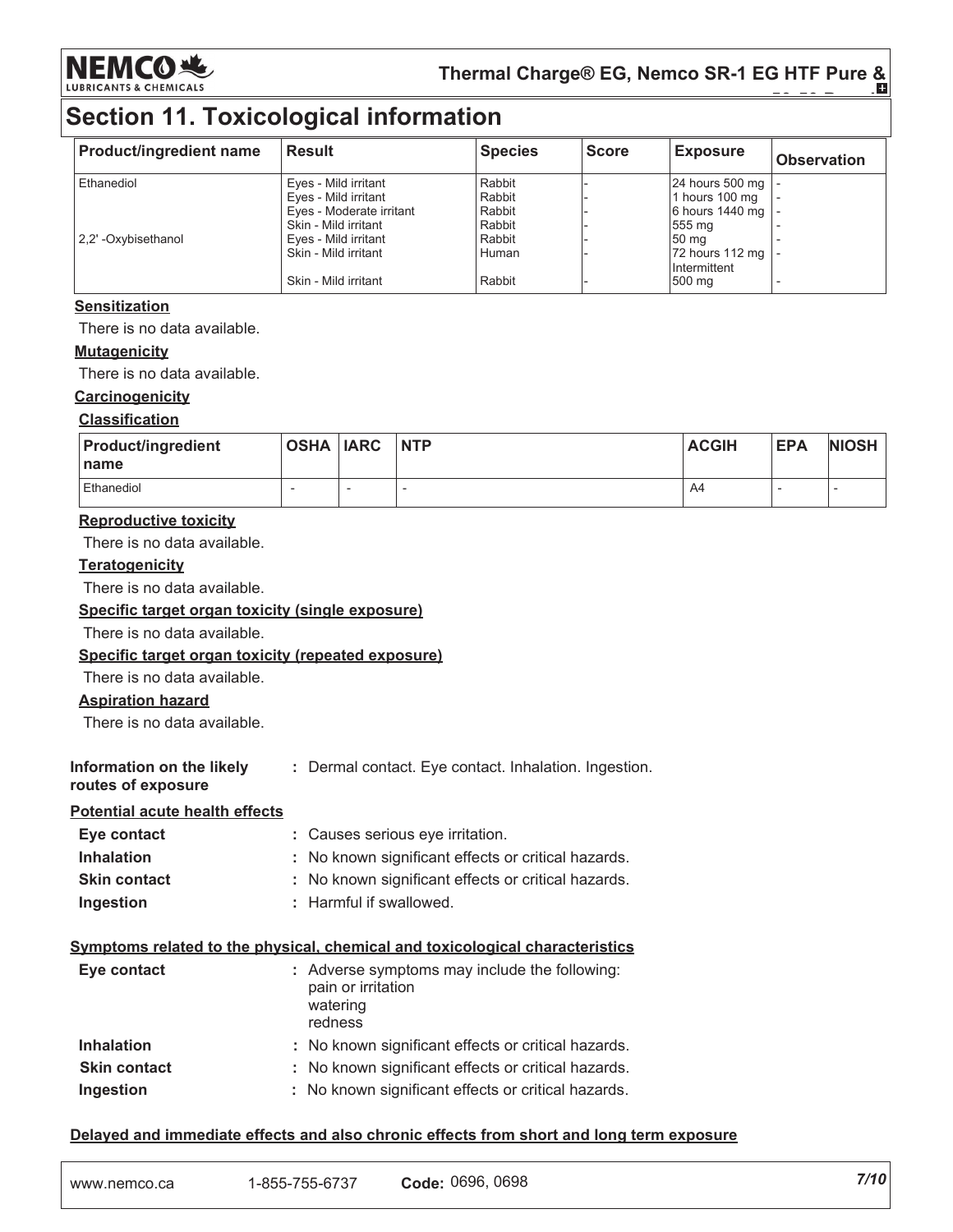

### **Section 11. Toxicological information**

| <b>Short term exposure</b>              |                                                     |
|-----------------------------------------|-----------------------------------------------------|
| <b>Potential immediate</b><br>effects   | : No known significant effects or critical hazards. |
| <b>Potential delayed effects</b>        | : No known significant effects or critical hazards. |
| Long term exposure                      |                                                     |
| <b>Potential immediate</b><br>effects   | : No known significant effects or critical hazards. |
| <b>Potential delayed effects</b>        | : No known significant effects or critical hazards. |
| <b>Potential chronic health effects</b> |                                                     |
| General                                 | : No known significant effects or critical hazards. |
| Carcinogenicity                         | : No known significant effects or critical hazards. |
| <b>Mutagenicity</b>                     | : No known significant effects or critical hazards. |
| <b>Teratogenicity</b>                   | : No known significant effects or critical hazards. |
| <b>Developmental effects</b>            | : No known significant effects or critical hazards. |
| <b>Fertility effects</b>                | : No known significant effects or critical hazards. |

#### **Numerical measures of toxicity**

#### **Acute toxicity estimates**

| Route | <b>ATE value</b> |
|-------|------------------|
| Oral  | 762.2 mg/kg      |

### **Section 12. Ecological information**

#### **Toxicity**

| <b>Product/ingredient name</b> | <b>Result</b>                                                                                                       | <b>Species</b>                                                                                | <b>Exposure</b>                  |
|--------------------------------|---------------------------------------------------------------------------------------------------------------------|-----------------------------------------------------------------------------------------------|----------------------------------|
| Ethanediol                     | Acute LC50 6900000 ug/L Fresh water                                                                                 | Crustaceans - Ceriodaphnia dubia -<br>Neonate                                                 | 48 hours                         |
| 2.2'-Oxybisethanol             | Acute LC50 41000000 µg/L Fresh water<br>Acute LC50 8050000 ug/L Fresh water<br>Acute LC50 75200000 µg/L Fresh water | Daphnia - Daphnia magna - Neonate<br>Fish - Pimephales promelas<br>Fish - Pimephales promelas | 48 hours<br>96 hours<br>96 hours |

#### Persistence and degradability

There is no data available.

#### **Bioaccumulative potential**

| <b>Product/ingredient name</b> | l LoqP <sub>ow</sub> | <b>BCF</b> | <b>Potential</b> |
|--------------------------------|----------------------|------------|------------------|
| Ethanediol                     | $-1.36$              | 100        | low              |
| 2,2'-Oxybisethanol             | 1.98                 |            | low              |

#### **Mobility in soil**

| Soil/water partition<br>coefficient (K <sub>oc</sub> ) | : There is no data available. |
|--------------------------------------------------------|-------------------------------|
|                                                        |                               |

: No known significant effects or critical hazards.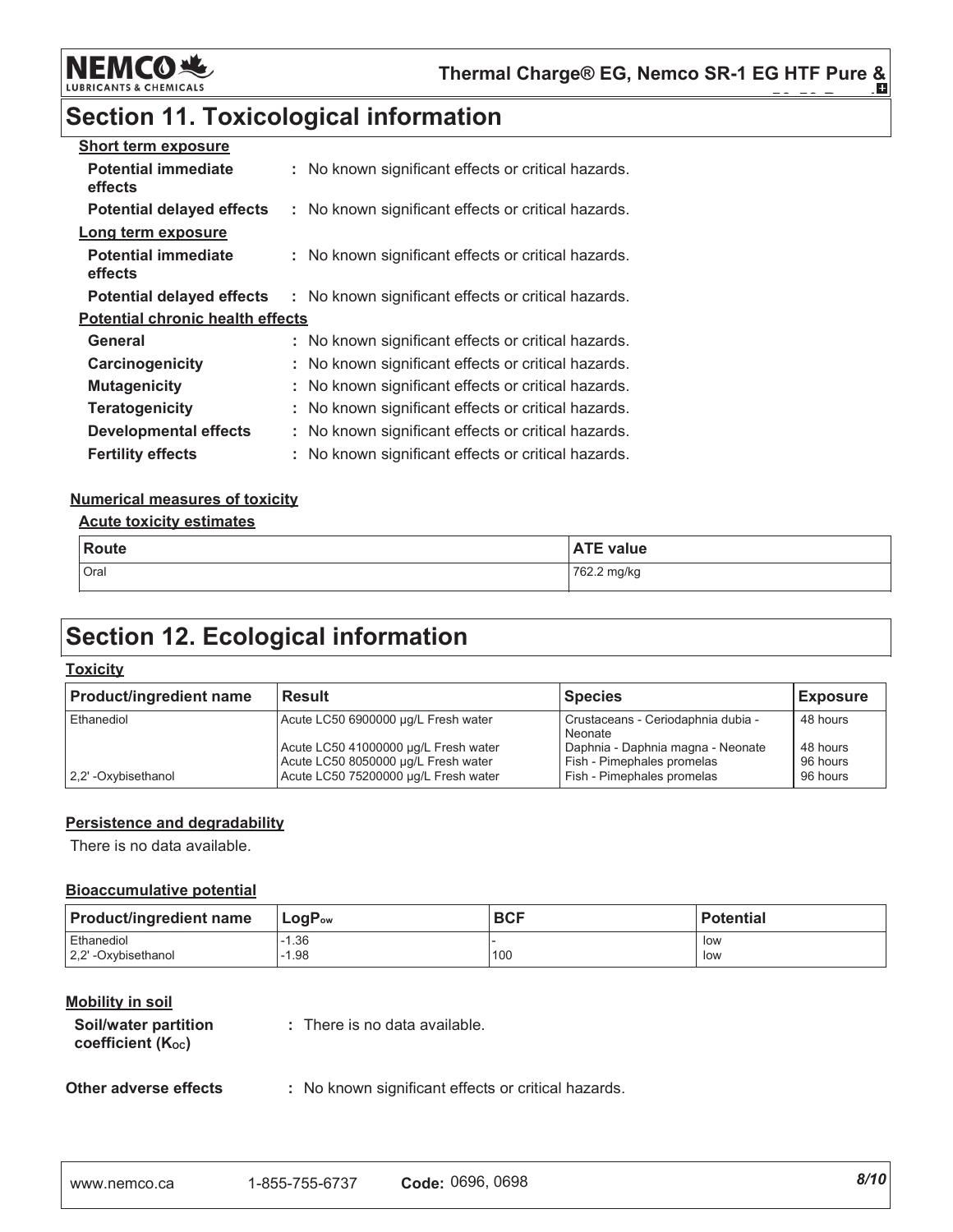

Thermal Charge® EG, Nemco SR-1 EG HTF Pure & H.

### **Section 13. Disposal considerations**

**Disposal methods** : The generation of waste should be avoided or minimized wherever possible. Disposal of this product, solutions and any by-products should comply with the requirements of environmental protection and waste disposal legislation and any regional local authority requirements. Dispose of surplus and non-recyclable products via a licensed waste disposal contractor. Waste should not be disposed of untreated to the sewer unless fully compliant with the requirements of all authorities with jurisdiction. Waste packaging should be recycled. Incineration or landfill should only be considered when recycling is not feasible. This material and its container must be disposed of in a safe way. Care should be taken when handling empty containers that have not been cleaned or rinsed out. Empty containers or liners may retain some product residues. Avoid dispersal of spilled material and runoff and contact with soil, waterways, drains and sewers.

### **Section 14. Transport information**

|                                      | <b>TDG Classification</b> | <b>IMDG</b>              | <b>IATA</b>    |
|--------------------------------------|---------------------------|--------------------------|----------------|
| <b>UN number</b>                     | Not regulated.            | Not regulated.           | Not regulated. |
| <b>UN proper</b><br>shipping name    |                           | $\overline{\phantom{a}}$ |                |
| <b>Transport</b><br>hazard class(es) |                           | $\overline{\phantom{0}}$ |                |
| <b>Packing group</b>                 | $\overline{\phantom{a}}$  | $\overline{\phantom{a}}$ | -              |
| <b>Environmental</b><br>hazards      | No.                       | No.                      | No.            |
| <b>Additional</b><br>information     |                           | $\overline{\phantom{a}}$ |                |

**AERG** : Not applicable

Special precautions for user : Transport within user's premises: always transport in closed containers that are upright and secure. Ensure that persons transporting the product know what to do in the event of an accident or spillage.

### **Section 15. Regulatory information**

#### **Canadian lists**

**Canadian NPRI CEPA Toxic substances** 

- : The following components are listed: Ethanediol
- : None of the components are listed.

**Canada inventory** 

- 
- : All components are listed or exempted.